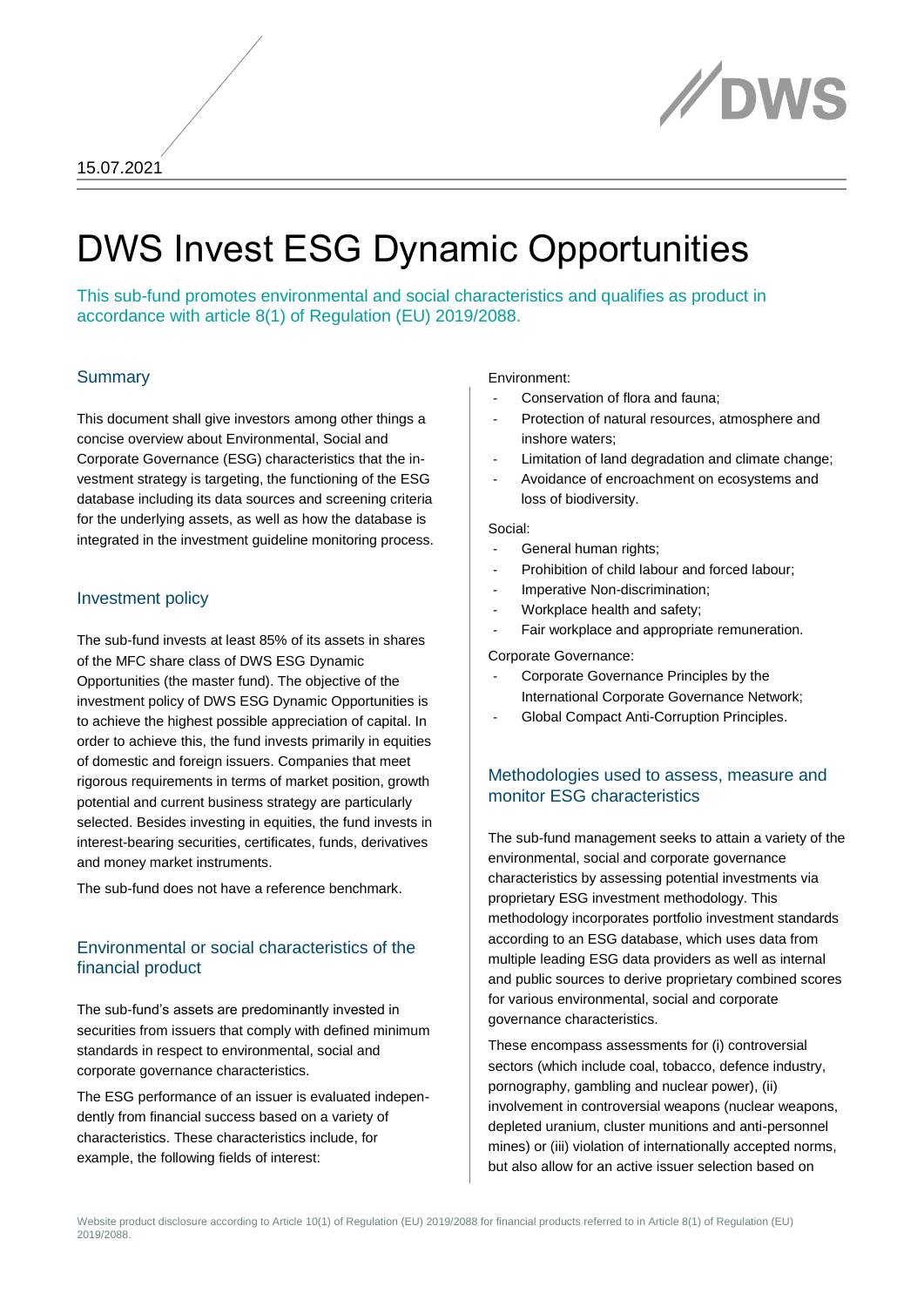

categories such as climate and transition risk, norm compliance or best-in-class ESG evaluations. The methodology assigns one of six possible proprietary scores to each possible issuer based on a letter scoring from A to F, whereby issuers with A and B scores are considered as leading in their categories and issuers with C scores are considered as within the upper midfield of their category. These letter scoring can originate from revenues generated from controversial sectors or the degree of involvement in controversial weapons, the degree of severity that an issuer may be involved in the violation of international norms, the assessment on climate and transition risk, which is based on for example carbon intensity or the risk of stranded assets, or from best-in-class ESG evaluations.

The sub-fund manager considers in its asset allocation the resulting scores from the ESG database.

| Criteria         | Involvement in<br>"controversial"<br>sectors       | Involvement in<br>controversial<br>weapons                          | Norm compliance<br>issues /<br>controversies                   | <b>DWS ESG Ratings</b><br>"SynRatings"                                     | <b>DWS SDG Ratings</b>                                            | <b>DWS Climate</b><br><b>Transition Risk</b><br>Rating                                       |
|------------------|----------------------------------------------------|---------------------------------------------------------------------|----------------------------------------------------------------|----------------------------------------------------------------------------|-------------------------------------------------------------------|----------------------------------------------------------------------------------------------|
| Measure-<br>ment | Revenues from<br>controversial sector <sup>1</sup> | Nuclear weapons.<br>cluster munitions, anti<br>personnel mines etc. | Reconfirmed UN<br>global compact <sup>®</sup><br><b>ISSUES</b> | Cross vendor<br>consensus<br>assessment in peer<br>group                   | Contributing to the<br><b>UN Sustainable</b><br>Development Goals | Risks and opportunities<br>from the change<br>towards a carbon-free<br>or low-carbon economy |
| А                | non-involvement                                    | Confirmed non-<br>involvement                                       | Confirmed no<br><b>ISSUES</b>                                  | True leader in FSG<br>@ \$7.5 SynPointeil                                  | True SDG<br>contributor<br>(a 87.5 SDG points)                    | True climate leader<br>(c 07.5 points)                                                       |
| R                | Minor involvement                                  | Alleged                                                             | minor seventy                                                  | <b>ESG</b> leader<br>(75-87.5 SurPoints)                                   | SDG contributor<br>(75-87.5 SDG points)                           | Climate solution<br>provider<br>(75-87.5 points)                                             |
| $\epsilon$       | $1% - 5%$                                          | Dual purpose                                                        | moderate severity                                              | ESG upper midfield<br>(50-75 SynPoints)                                    | SDG upper midfield<br>(50-75 50th anists)                         | Low transition risk<br>(50-75 points)                                                        |
| n                | $5% - 10%$                                         | Owning <sup>2</sup> / Owned <sup>3</sup>                            | serious severity                                               | <b>ESG lower midfield</b><br>(25-50 SunPoints)                             | SDG lower midfield<br>(25-50.56 points)                           | Mod, transition risk<br>(25-50 points)                                                       |
| F                | $10\% - 25\%$                                      | Component <sup>e</sup><br>producer                                  | high severity.                                                 | <b>ESG</b> laggard<br>(12.5-28 SynPoints)                                  | SDG obstructer<br>(12.6-26.82th search)                           | High transition risk<br>(12.5-25 availab)                                                    |
| п                | 2.25%                                              | Weapon producer                                                     | highest severity<br>/global compact<br>violation®              | True laggard in<br><b>ESG</b><br>$(0 - 12.8.5)$ pri <sup>ph</sup> oiritie) | Significant SDG<br>obstructer<br>(0-12.5 SDO points)              | Excessive transition<br>$risk$<br>$15 - 12.8$ points)                                        |
| M                | No involvement reported                            | No involvement reported                                             | No issue reported                                              | No ERG rating coverage                                                     | No SDG rating coverage                                            | No CTRR rating coverage                                                                      |
|                  | mot applicable / out of songer                     |                                                                     |                                                                |                                                                            |                                                                   |                                                                                              |

The sub-fund's investment in low scored issuers (scores D and E) is limited or excluded whereas issuers with the lowest scores (e.g. score F) are always excluded from the investable universe.

The sub-fund's investment strategy with its specific limitations regarding controversial sectors, controversial business practices and weapons etc. is coded in the investment guidelines and embedded in the monitioring process. If the scoring of an investment calculated by the ESG database changes, for example from E to F, the exposure to F-rated investments should be adjusted correspondingly as F-rated investments are categorical excluded from the universe.

## Integration of sustainability risks and potential impact on returns

The sub-fund management integrates sustainability risks into their investment decisions by means of ESG Integration. Further information on how sustainability risks are taken into account in the investment decisions can be found in the general section of the Sales Prospectus.

Sustainability risks can lead to a significant deterioration in the financial profile, liquidity, profitability or reputation of the underlying investment. Unless the sustainability risks were already expected and taken into account in the valuations of the investments, they may have a significant negative impact on the expected/estimated market price and/or the liquidity of the investment and thus on the return of the sub-fund.

#### Data sources, processing and due diligence

Our proprietary ESG database uses data from three generalist providers – MSCI ESG, ISS-ESG formerly known as Oekom/Ethics) and Morningstar Sustainalytics – and supplements these inputs with further information from two specialized providers: S&P TruCost (main focus on climate transition risk, water risk) and Arabesque S-Ray (various ESG metrics based on AI analysis).

Additionally publicly available information is taken into account.



The software of the ESG database translates the available data into a consistent evaluation process and applies the concept of concordant rank aggregation to derive a proprietary ESG Best-In-Class Ratings, the SynRatings. The ESG SynRatings seek to identify the true ESG leaders and ESG laggards by peer group, consistently assessed as such by the top ESG agencies in a 360 degree review.